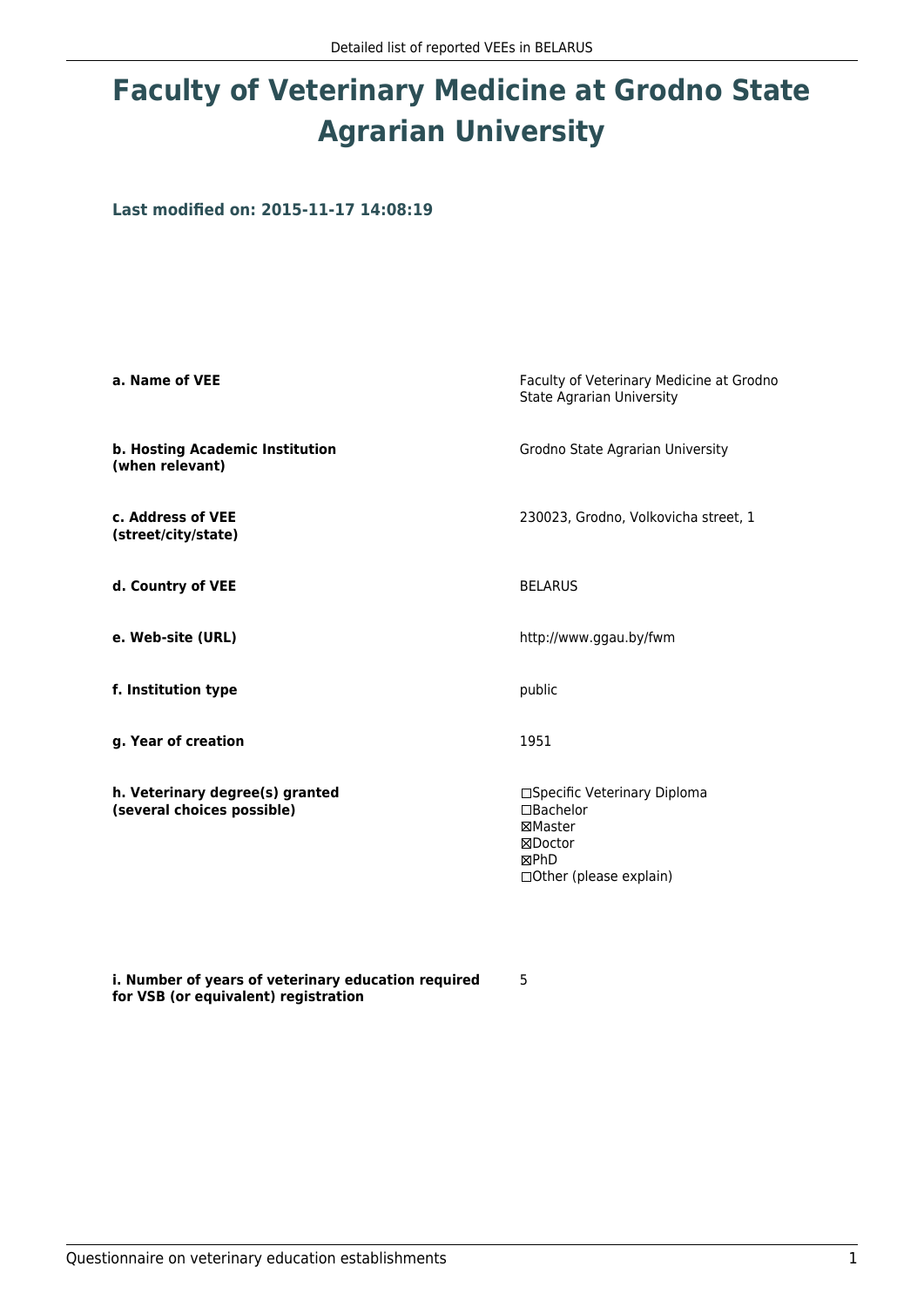### **j. Average number of veterinary students per class within the establishment**

|                                                                                                   | 1st Year                                                                                                                                                              | 51-100                                                                               |
|---------------------------------------------------------------------------------------------------|-----------------------------------------------------------------------------------------------------------------------------------------------------------------------|--------------------------------------------------------------------------------------|
|                                                                                                   | 2d Year                                                                                                                                                               | 51-100                                                                               |
|                                                                                                   | 3d Year                                                                                                                                                               | 51-100                                                                               |
|                                                                                                   | 4th Year                                                                                                                                                              | 51-100                                                                               |
|                                                                                                   | <b>5th Year</b>                                                                                                                                                       | 51-100                                                                               |
|                                                                                                   | 6th Year                                                                                                                                                              |                                                                                      |
|                                                                                                   | 7th Year                                                                                                                                                              |                                                                                      |
| k. Average number of veterinary graduates per year<br>from the establishment                      | 51-100                                                                                                                                                                |                                                                                      |
| I. Minimum education required for admission to the<br>establishment<br>(several choices possible) | ⊠High School University Entrance<br>Qualification<br>□Pre-Veterinary Science Diploma<br>□Pre-Veterinary Science Degree<br>⊠Other specific VEE entrance qualifications |                                                                                      |
| m. Is there a selection procedure at<br>(several choices possible)                                | ⊠National level<br>□State level<br>□Establishment level                                                                                                               |                                                                                      |
| n. National accreditation/certification/approval                                                  | Yes                                                                                                                                                                   |                                                                                      |
|                                                                                                   | <b>Accrediting agency:</b>                                                                                                                                            |                                                                                      |
|                                                                                                   | <b>Name of the Agency</b>                                                                                                                                             | Department<br>for Education<br>Quality<br>Control at the<br>Ministry of<br>Education |
|                                                                                                   | <b>Address of the</b><br><b>Agency</b>                                                                                                                                | Kozlova<br>street, 28,<br>Minsk, 220037                                              |
|                                                                                                   | <b>Country of the</b><br><b>Agency</b>                                                                                                                                | <b>Belarus</b>                                                                       |
|                                                                                                   | Date granted (yyyy-<br>mm-dd)                                                                                                                                         | 2013-09-13                                                                           |
|                                                                                                   | <b>Period of validity</b><br>(years)                                                                                                                                  | 5                                                                                    |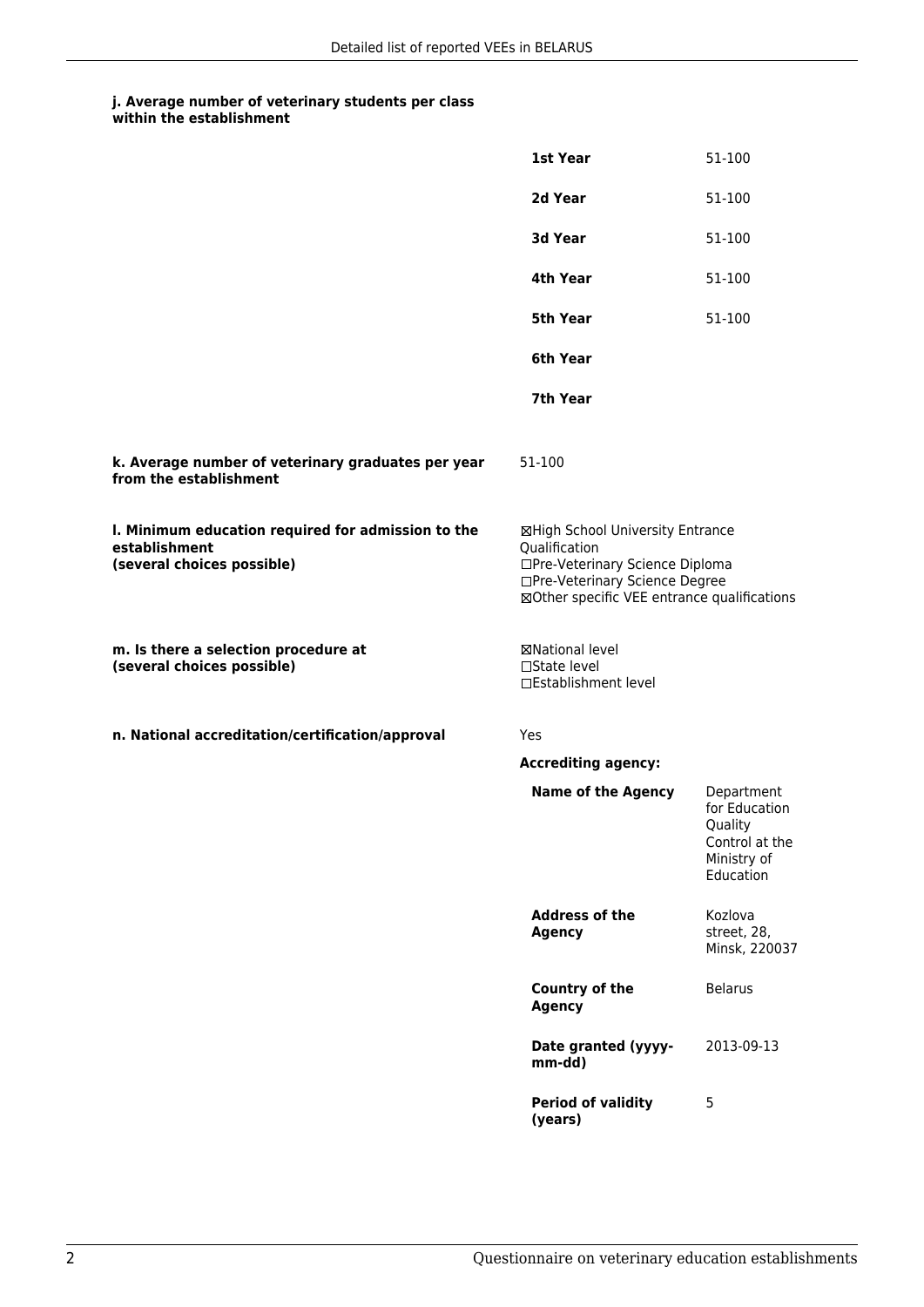**o. Regional accreditation/certification/approval** No

**p. Any form of other international accreditation/certification/approval?** No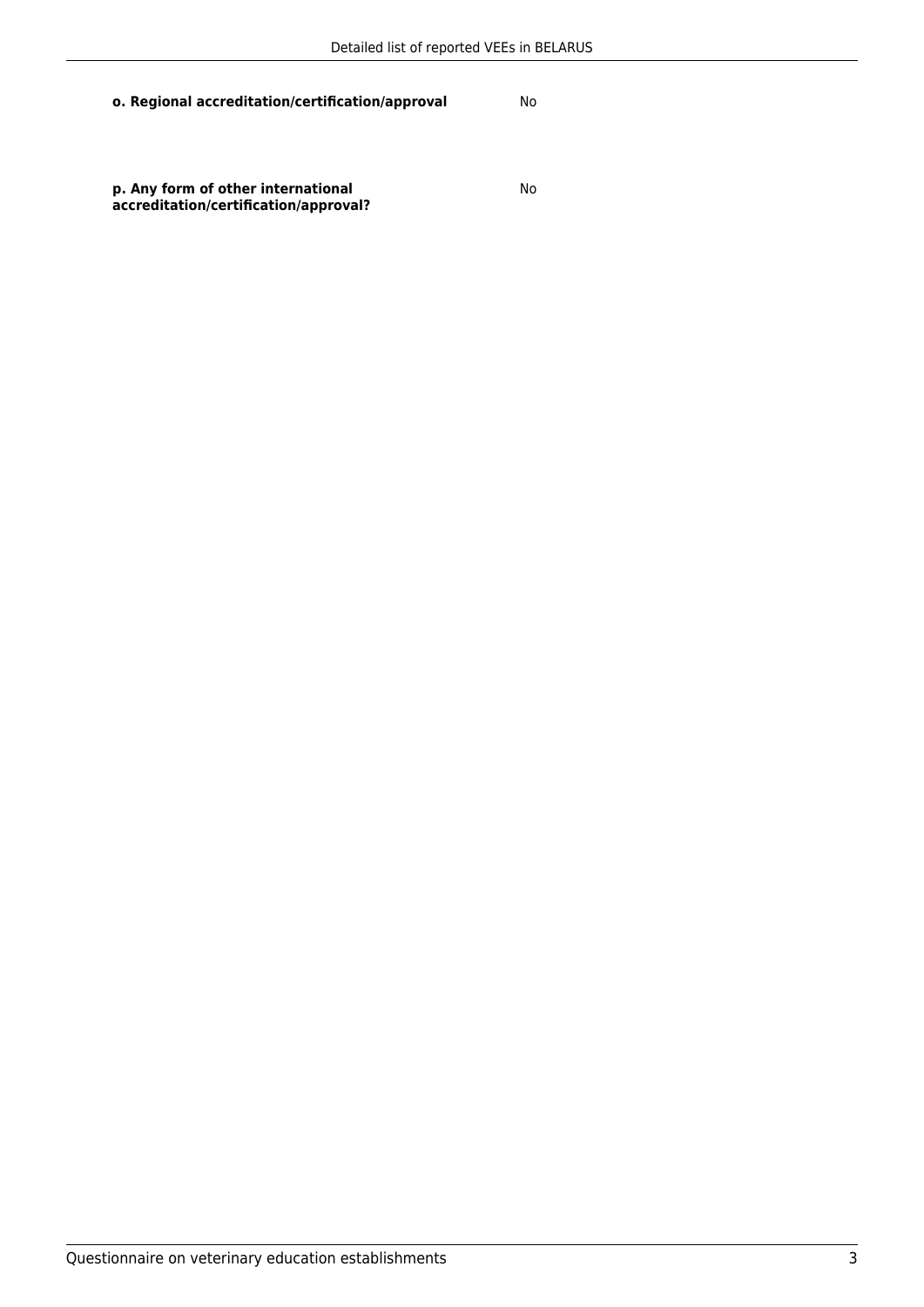## **Vitebsk State Academy of Veterinary Medicine**

### **Last modified on: 2015-11-17 09:21:17**

| a. Name of VEE                                                | Vitebsk State Academy of Veterinary<br>Medicine                                                                  |  |
|---------------------------------------------------------------|------------------------------------------------------------------------------------------------------------------|--|
| b. Hosting Academic Institution<br>(when relevant)            | Vitebsk State Academy of Veterinary<br>Medicine                                                                  |  |
| c. Address of VEE<br>(street/city/state)                      | 1st Dovatora street 7/11, Vitebsk, 210026                                                                        |  |
| d. Country of VEE                                             | <b>BELARUS</b>                                                                                                   |  |
| e. Web-site (URL)                                             | www.vsavm.by                                                                                                     |  |
| f. Institution type                                           | public                                                                                                           |  |
| g. Year of creation                                           | 1924                                                                                                             |  |
| h. Veterinary degree(s) granted<br>(several choices possible) | □Specific Veterinary Diploma<br>$\Box$ Bachelor<br>⊠Master<br>⊠Doctor<br><b>MPhD</b><br>□ Other (please explain) |  |

**i. Number of years of veterinary education required for VSB (or equivalent) registration**

5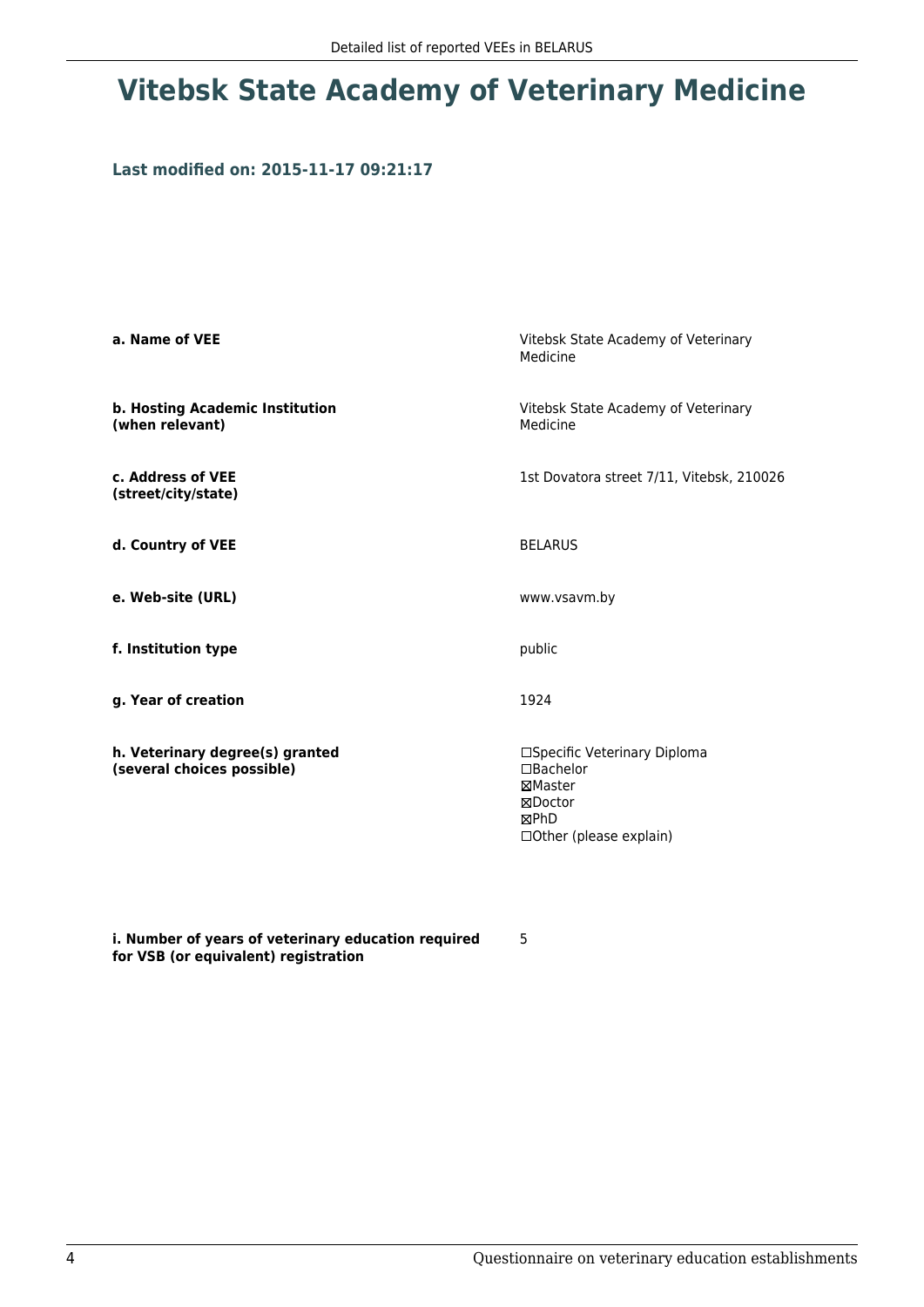### **j. Average number of veterinary students per class within the establishment**

|                                                                                                   | 1st Year                                                                                                                                                              | $+200$                                                                               |
|---------------------------------------------------------------------------------------------------|-----------------------------------------------------------------------------------------------------------------------------------------------------------------------|--------------------------------------------------------------------------------------|
|                                                                                                   | 2d Year                                                                                                                                                               | $+200$                                                                               |
|                                                                                                   | 3d Year                                                                                                                                                               | $+200$                                                                               |
|                                                                                                   | 4th Year                                                                                                                                                              | $+200$                                                                               |
|                                                                                                   | 5th Year                                                                                                                                                              | $+200$                                                                               |
|                                                                                                   | 6th Year                                                                                                                                                              |                                                                                      |
|                                                                                                   | 7th Year                                                                                                                                                              |                                                                                      |
| k. Average number of veterinary graduates per year<br>from the establishment                      | $+200$                                                                                                                                                                |                                                                                      |
| I. Minimum education required for admission to the<br>establishment<br>(several choices possible) | ⊠High School University Entrance<br>Qualification<br>□Pre-Veterinary Science Diploma<br>□Pre-Veterinary Science Degree<br>⊠Other specific VEE entrance qualifications |                                                                                      |
| m. Is there a selection procedure at<br>(several choices possible)                                | ⊠National level<br>□State level<br>⊠Establishment level                                                                                                               |                                                                                      |
| n. National accreditation/certification/approval                                                  | Yes                                                                                                                                                                   |                                                                                      |
|                                                                                                   | <b>Accrediting agency:</b>                                                                                                                                            |                                                                                      |
|                                                                                                   | <b>Name of the Agency</b>                                                                                                                                             | Department<br>for Education<br>Quality<br>Control at the<br>Ministry of<br>Education |
|                                                                                                   | <b>Address of the</b><br><b>Agency</b>                                                                                                                                | Kozlova<br>street, 28,<br>Minsk, 220037                                              |
|                                                                                                   | <b>Country of the</b><br><b>Agency</b>                                                                                                                                | <b>Belarus</b>                                                                       |
|                                                                                                   | Date granted (yyyy-<br>mm-dd)                                                                                                                                         | 2014-01-23                                                                           |
|                                                                                                   | <b>Period of validity</b><br>(years)                                                                                                                                  | 5                                                                                    |